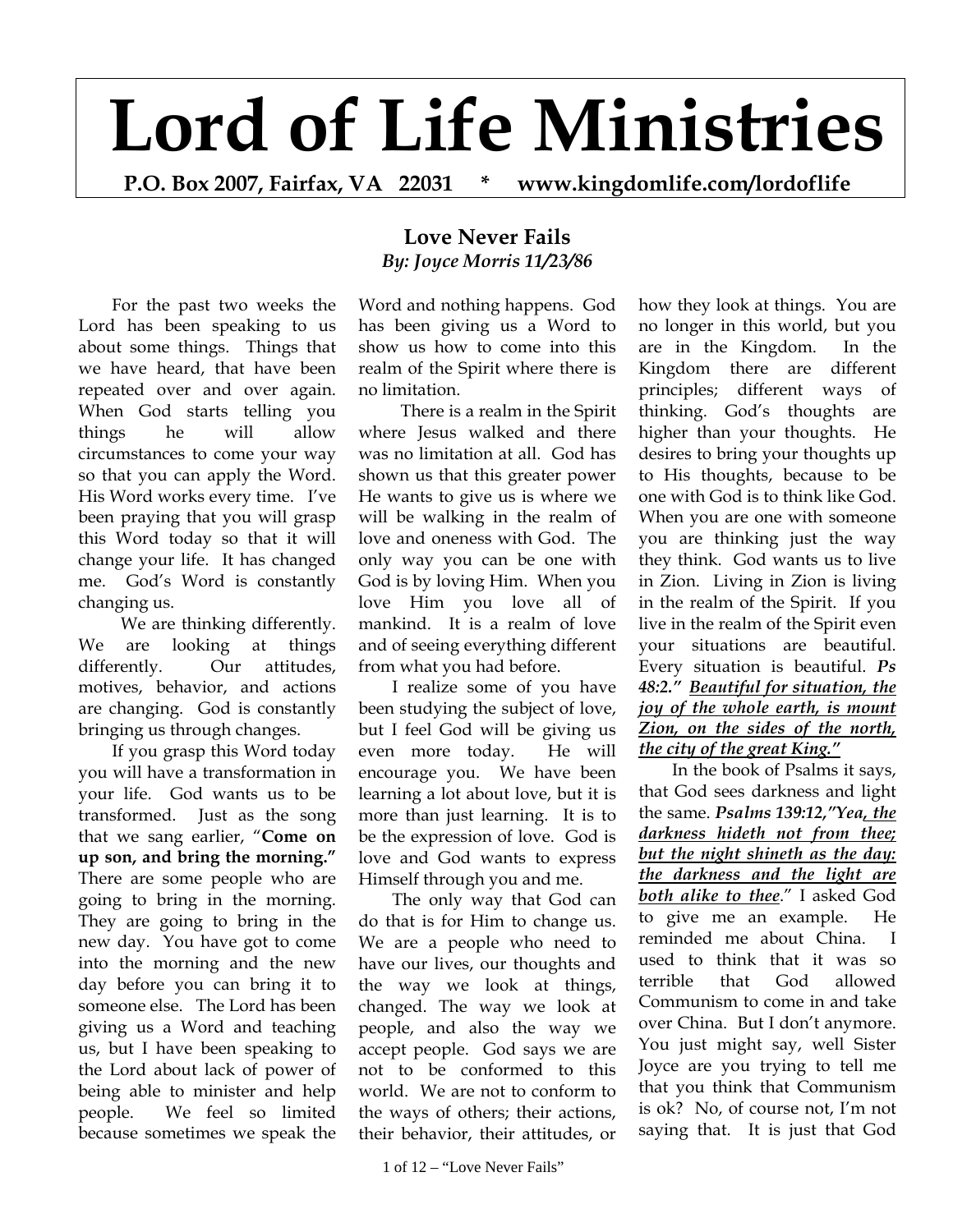sees the end result of everything and God saw China worshiping Buddha and other gods. He used darkness, (Communism), to come in to take over the country to destroy all their gods and idols. Then they will have to turn and worship the one true living God. The very thing that we thought was so horrible and so dark (and it was) God didn't look at it that way, because God looks at the end results. He sees the darkness and the light the same. He knew that good was going to come out of it.

He is in control. God is behind everything. He used Russia to come in and destroy all those things and now people in China are turning to the Lord Jesus Christ. There is such a move over there like you have never seen before. All of your situations are beautiful. That is the way God sees them. *Eccl 3:11,* "*He hath made every thing beautiful in his time: also he hath set the world in their heart, so that no man can find out the work that God maketh from the beginning to the end."* Everything will be beautiful in His time. That is what the Word says. Even all the mess that you see in the world, God is going to turn it all around. That is why you should not get shook up because of what you see happening, because you know that God is in control.

 God wants you to know that we have got to be a people to see as He sees. That means your mind has got to be changed. Your way of thinking has to change. You have to start thinking as the Father thinks. That is why He said,"*Do not be conformed to this world,"* (be not

conformed to the way they think or the way you used to think)" *but be ye transformed by the renewing of you mind." Rom 12:2.* 

Let's go to *Ephesians 3* in the amplified bible. The message today is "Love Never Fails". Love is long suffering. Sometimes you have to wait a long time as you love a person just the way they are. Love never fails and if you can remember that, then you can hold your peace in different situations. In *Ephesians 3:17*, Paul was saying that, "*Christ may dwell in your heart by faith and that you be rooted and grounded in love."* 

What God wants more than anything else is for you to be rooted and grounded in His love. We find that many Christians have no stability in their walk, situations, and circumstances in their life, in their homes or even in churches. It is because they are not rooted in Christ. Your roots have got to go deep in Jesus. It is just like a big old tree. Roots that are very deep in a big old tree, a storm can come and there is no way that the tree will fall over. Just as God wants us to be rooted and grounded in Him and in His love. If we are rooted in His love when storms or problems come our way, we will not be moved because you are deeply rooted and trusting in God.

 Christians have to learn to get their own relationship with the Lord Jesus Christ and be deeply rooted in the love of God. Begin to pray and ask God to help you to have more understanding of His love. What is His love? It takes forever to talk about the love of God. I marvel at his love. His love is not a selfish love. It has no conditions

you love Him back or not. He gives to you whether you give anything at all. We need to get rooted in a relationship with God. It says in *Ephesians 3:17*, "*May Christ through your faith dwell (settle down, abide, make His permanent home) in your heart. May you be rooted deep in love and founded securely on love. "* The reason why many Christians feel insecure is because they aren't rooted in the love of God "When you are rooted in the love of God and have a relationship with Him there is a security because of the trust that you have in Him. The same scripture says, "*That you may have the power and be strong apprehended and grasp with all the saints (God's devoted people, the experience of that love) what is the breadth and length and height and depth* 

on it at all. He loves you whether

## *(of it)."*

Today in the message that the Lord has given me I believe you will begin to see the breadth and the length and the height and the depth of God's love. You will come to know and experience for your self the love of Christ. I am seeing too many people today with a lot of knowledge, but they are without the fruits of the Spirit. Unless we really begin to experience the knowledge which God has given us, there will be no fruit. The Word will just be knowledge to you but God is giving us wisdom, understanding, and knowledge so we can experience it in our walk with Him. As we experience it in our walk with Him the fruit will come forth. Fruit produces love, joy, peace and long suffering.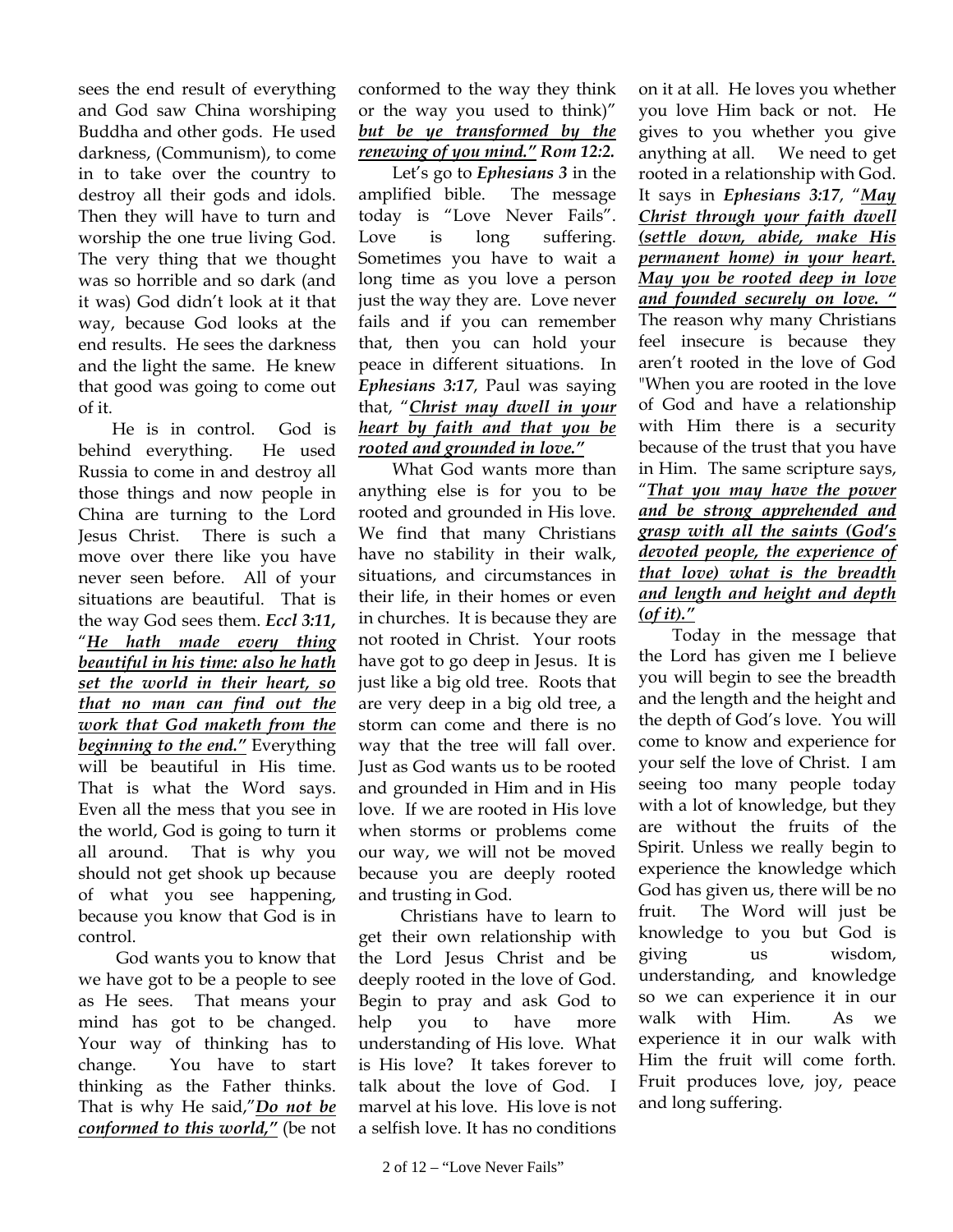To continued in *Ephesians 3,* "*(that you may really come) to know (practically through experience for yourselves) the love of Christ which far surpasses mere knowledge (without experience); that you may be filled (through all your being) unto all the fullness of God (may have the richest measure of the divine presence, and become a body wholly filled and flooded with God himself.)"* That is what God wants He wants to bring us into the place where we are full of Him. Where we would be so filled with God, that it is God Himself in the earth. God's thoughts, God's expressions, God talking, God manifested in the earth. "*The whole creation is waiting for the manifestation of the sons of God." Rom 8.19,* That means waiting for God's nature to be expressed through the body of Christ. To be transformed is the only way that you will be filled with the fullness of God. There has to be a transformation taking place in your mind. To be transformed means to change in form or structure. To change in condition, nature or character.

Transform, transfiguration and metamorphosis all mean the same thing. Take the butterfly as an example. A caterpillar looks real ugly. It looks like a stinky worm. That is who we are until God changes us. The caterpillar is an earth bound creature and that is what we are when we are bound by thoughts that keep us so earth bound. When the caterpillar is changed into a beautiful butterfly. It is no more earth bound but free to fly in the sky with no limitations. This is why God wants our thoughts to

be transformed into His thoughts. To where we will begin to have the mind of Christ and walk in the Spirit realm where there is no limitation. There is freedom and liberty and no boundaries. The only boundaries that you have are in your mind. God does not want us to be earthly creatures, but Spiritual creatures because we are spiritual beings and He wants us to live in the **Realm of the Spirit**.

He began to show me that it is not too hard to get in the Spirit. You get in God's Spirit by emptying your thoughts and praising God. Then you are in the Spirit of the Lord and you have peace that passes all understanding. God wants us to learn how to remain in the Spirit. God is saying, all that brings us out of the spirit are our thoughts. Nothing else brings us out except the way we are thinking. Every time we get in the five sense realm we come out of the Spirit.

 There were two trees in the Garden of Eden. Remember that you are the garden. As long as Adam and Eve partook of the Tree of Life they were in the realm of the Spirit. When they partook of the Tree of Knowledge of good and evil they came out of the Spirit and came into a lower realm. The same thing happens to us. As long as we are in the Spirit and we are seeing as God sees, (according to His Word, what the Word and the Spirit says,) we remain in the Spirit. If we eat of the Tree of Knowledge of good and evil which is the five sense realm, (which is what we see, hear, taste, smell and touch; our feelings and our emotions), we immediately start coming out of the realm of the Spirit. We

have been a people who have been looking at the evil but God showed us something, "*Love thinketh no evil."* When we are in the realm of love we think no evil.

Remember when Jesus took James, John and Peter to the Mount of Transfiguration. He didn't take them until after the sixth day. After the carnal mind and the flesh were dealt with was when He took them to the Mount. When they were on the Mount of Transfiguration there was a change in the body that took place. God showed us that if we stay in this realm that He wants us to come into, there will be a change not only in your Spirit but also in your natural body. We know that Peter represents faith, John represents love and James represents hope. The only way that you can stay in the Spirit is by walking in faith. When we get into unbelief we start worrying. Then we walk out of the realm of God's Spirit.

 God is raising up some people and causing us to believe His Word. He is changing our way of thinking. We are walking in the realm of faith. Faith is trust. When we trust someone we are not worrying about anything. When we walk in love, we stay in the realm of the Spirit. When we walk in hope and we know that there is a lot that we hope for, we know God will fulfill. God is trying to get us to stay in the realm of the Spirit. As we do, we will have the greater power for God to use us.

 He cannot use us all the time because of the way we think and look at things. We don't look at things the way God does. God looks at things totally different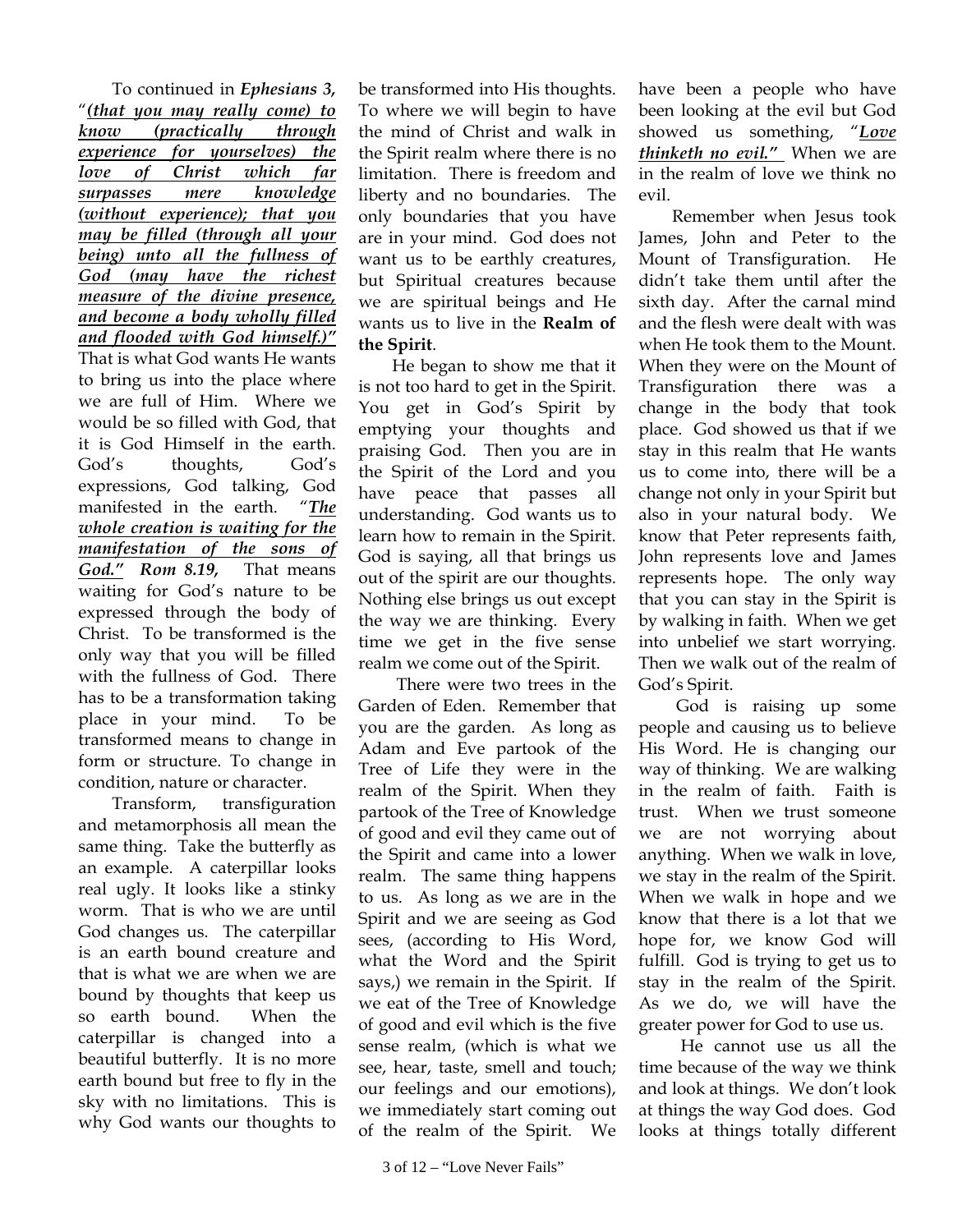than we do. When we come into the realm of the Spirit, God shows us that we will have to see people as He sees them.

 How does God want us to think? What is the heavenly way of thinking? *Phil 4:6-8*, **"** *Do not be anxious about anything, but in every circumstance and in everything, but prayer and petition with thanksgiving, continue to make your requests known to God. And the peace of God which passes all understanding shall keep your hearts and mind in Christ Jesus. Finally brethren whatever is true whatever things are honest, whatever things are just whatever is lovely, whatever things are pure, whatever things are good report and there be any virtue and if there be any praise, think on these things."* This is what kingdom people must be like. This is the way we have got to think if we want to remain in the Spirit (in a heavenly realm.) As soon as we don't think this way we will come right out of the realm of the Spirit. We are supposed to think about whatever is true. God does not want us to think on the former things.

*Isaiah 65:16,* " *That he who blesseth himself in the earth shall bless himself in the God of truth; and he that sweareth in the earth shall swear by the God of truth; because the former troubles are forgotten, and because they are hid from mine eyes."* If your mind is still on things that happened to you in the past, then you are thinking on the former things. God has taught us a principle. One of the things that we have got to learn is to forgive. Forgiveness is one of the most important things in the Kingdom

realm. We have to immediately forgive someone if they do something to you. That is remitting their sin. We are not only remitting their sin but we remit any sin that might enter in us and bring damage to our self.

God is raising up a ministry that will walk in the realm of the Spirit and have no unrighteous judgment in their mind toward anybody. They will have nothing against anybody. Therefore, they will have to learn the principle of what it is to forgive anyone that does anything to irritate them. Some people can do things that can really get to us. God allows it to cause us to come deeper into His love and become a priest who will show His mercy, compassion and love to them. If that person irritates you, and you remain irritated you came out of the realm of the Spirit because you are looking at the fault in the person. Everyone has faults. If you dwell on their faults you start getting mad and irritated. Jesus said that we are not to judge, condemn, or criticize. What does it mean to judge? It means to find fault, and to look at the flaws in people. God's love does not look at the faults. We have got to find a balance. It is true, "*Love thinketh no evil"*. That means that I cannot think anything bad about that other person.

*Philippians 4:8, "Finally, brethren, whatsoever things are true, whatsoever things are honest, whatsoever things are just, whatsoever things are pure, whatsoever things are lovely, whatsoever things are of good report; if there be any virtue, and if there be any praise, think on*  *these things."* It says, whatever things are true.

 How does Jesus look at people? It says in, *John 8:10, "When Jesus had lifted up himself, and saw none but the woman, he said unto her, Woman, where are those thine accusers? Hath no man condemned thee?" John 8:11, "She said, No man, Lord. And Jesus said unto her, Neither do I condemn thee: go, and sin no more."*

 The Scribes and the Pharisees brought the woman who committed adultery. They found fault in her. They caught her in the act and brought her to Jesus to trap Him. They wanted to see what He would say. They were telling everybody what she had done and Jesus didn't say anything. He wrote in the ground with his finger. The finger was the Word and the Spirit. He was literally writing in the conscience of there minds. He said, "A*nyone here that has no sin in their life let him be the one to cast the first stone".* His Word began to deal with their consciences and they couldn't throw the stone. I don't accuse you either. In other words I don't condemn you. I find no fault. "*He said Go and sin no more."* He didn't talk about that sin. He didn't rebuke her and use the scriptures on her. He just said, "*go and sin no more." John 8:11.* 

There is a realm of love that will change people. Have you noticed even in your own children that if you keep focusing on, and talk about all the bad things they do, it gets in their mind and they begin to believe that they are really bad. Then they begin to act that thing out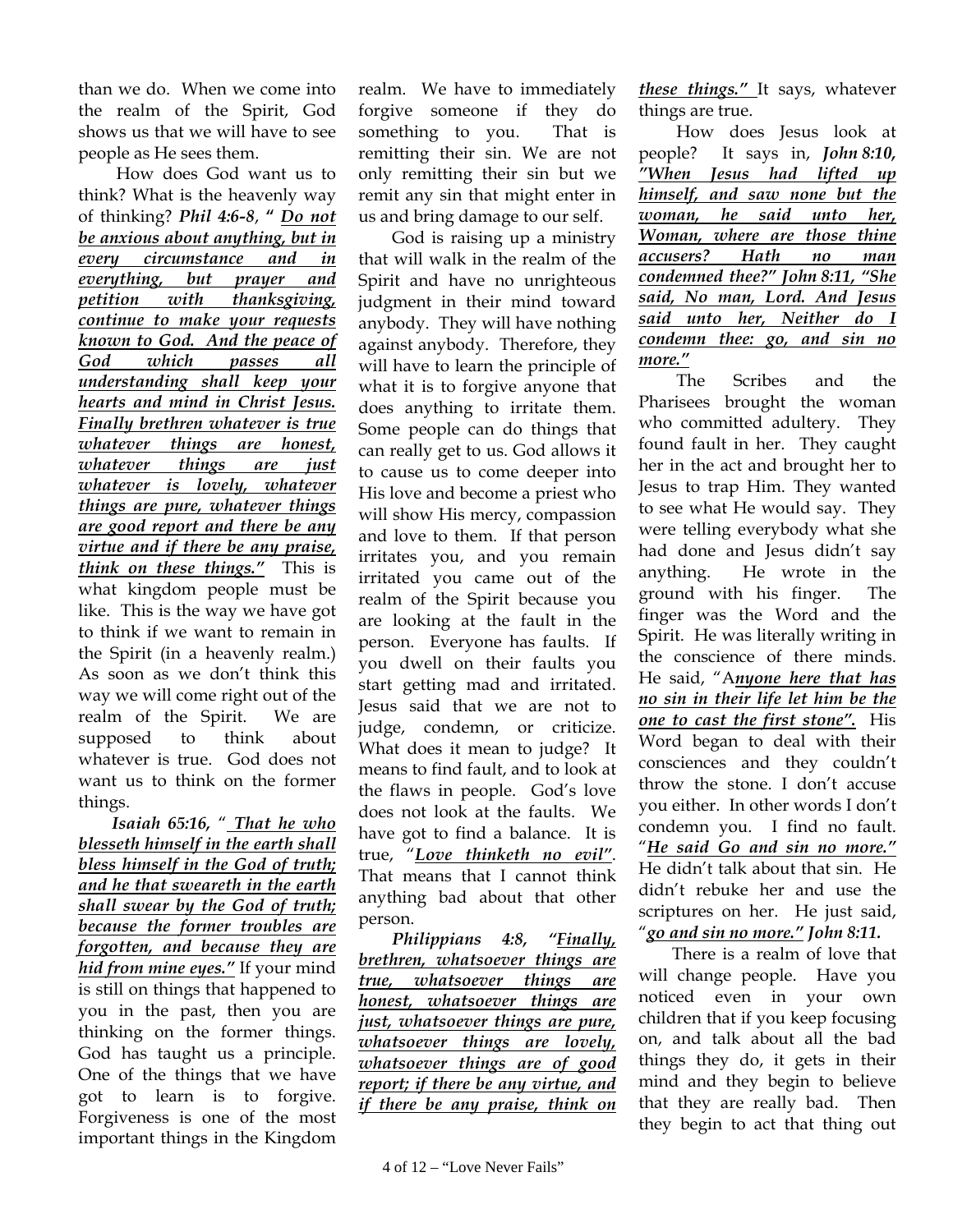and it becomes true. If you tell them they are no good, that they are bad, and that they are stupid, they will never learn anything.. Some grow with those thoughts and begin to believe what they have heard. When you start bringing out the good in a person, that brings a change. *"Love covers a multitude of sins." 1Peter 4:8* 

 In kingdom thinking you come to a place where you have got to make up your mind that you will not let yourself think about or notice the faults of others or dwell on them or speak about them. We have a long way to go, haven't we?

The first thing that happens when you keep looking at your mate's faults or the faults of others, you get upset and irritated and sometimes you even get mad. Then you start to back off and pull away from that person. You are not showing love.

I have learned that the more I would pray about a situation and the more I thought about it the more upset I got. Being a minister, God has taught me a lot of things in this regard. Praying and thinking and getting upset didn't change them. God wants us to come into a place where we begin to see people as He sees them. I said, "God how do you see people''? Just remember Peter.

 When He came to Peter He said, *"Thou art Simon."* Simon comes from the name Simeon and says that: *"…instruments of cruelty are in their habitations."Gen 49:5.*

He was of the tribe of Simeon. Simon lost his cool a few times. He denied the Lord three

times. The bible says that Jesus beheld him, and if you behold someone it means that you are looking him over real good. *John 1:42*, "*And he brought him to Jesus. And when Jesus beheld him, He said, Thou art Simon the son of Jona: thou shalt be called Cephas, which is by interpretation, A stone."* In other words (I'm not going to call you Simon I will call you a Stone.) God always sees the finished product. He always looks at the end result of things. If you get your eyes on the way the church looks at things today you will get upset. Sometimes when we look at the body here we can get very upset also. God desires us to look at the end result, the finished product. He doesn't look at things the way we do.

 I think of Gideon. The Angel came and said, *"Thou art a mighty man of God."* In reality, he was not. He said, *"I am weak. I'm the least in the whole house.*  You're calling me God?" God calls things even though they are not. He calls them as they are. The Lord sees things totally different from the way we do. God sees all creation forgiven. We need to stop finding fault with people, and walk in the realm of forgiveness and remission of sin, because to remit means to forgive.

This word came to me and I have not been able to get it off my mind, when I went to this play. There were these prisoners, back in a time of real wickedness. The prisoners were all depressed because they were waiting to go to the death chamber. They became angry with the poet because he came in and was happy. He didn't live in his

circumstances, and didn't let the atmosphere get to him. He lived according to what the Word says. He didn't live in reality. They told him that he lived in an imaginary land, but he really didn't. He was seeing his circumstances totally different. He believed that he was a king and that he could change things. He was happy all the time and he never looked at evil. He looked only at the good. He saw everything as good. There was a prostitute, and all the men were making fun of her, and saying what she was. Then he walked in and said that she was beautiful and that she was a virgin. They all got upset over that. They said, "This guy is crazy. He just doesn't see what is real. This woman is what she is! They said you just don't live in reality. You are insane." He said, "No, to live in reality is insanity." We are to look at the things that are not seen. If you look at the things that are seen, then you are insane. You are living in the truth when you look at the things that are not seen. The Word says to think upon what is true. What is true? The end result of something is what God sees. He sees the end result of all creation.

 He sees the church perfect. He sees the church glorious and beautiful. He sees the church covered by the blood of Jesus Christ. God wants us to begin to see that. We gossip and see the faults of others, but if you are going to remain in the realm of the Spirit you will not be allowed to gossip. That means that if you see some bad things, you cannot come back and tell it to somebody else. If you want to stay in the realm of the Spirit, the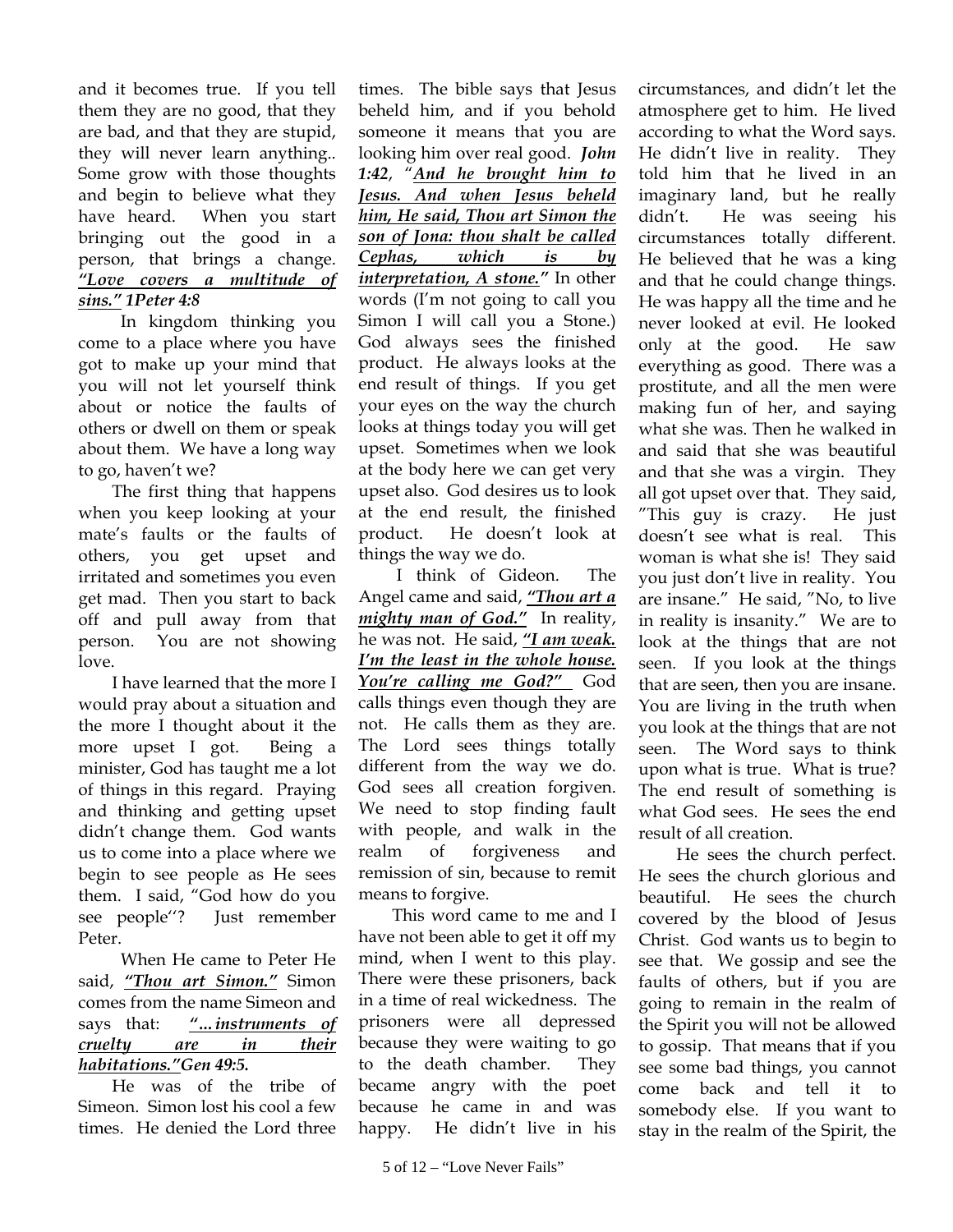only report that you can give is a good report. God showed me what a bad report does.

A few weeks ago I had this person come in and the Lord had me giving them all these good reports of what was going on. Then they were giving me a bad report of a situation and the whole atmosphere in the room changed.

God wants us to speak life. He wants us to think life. He wants us to have life and have it more abundantly. The only way we are going to have life more abundantly is to stop thinking the way we have been thinking. In this heavenly realm you can't go around judging people. Judging means, finding fault. You mean that I can't talk about other people's faults? Some of us need a big zipper on our mouth. I realize that we can't do this, just like that. It takes the Spirit. We can't do anything without God. With God we can do all things. We can do all things in Christ Jesus. I know that love never fails.

God reminded me that when I was down at Lorton prison, Brother Gray gave us a bad time and God said, "Just love him." We loved him for two years and now he loves us. Isn't that beautiful. For a while there I would come home from Lorton and be so irritated and get upset, but God would remind me, "Love him, just love him." I would go back with that attitude of love and with a big smile on my face. When you love somebody, it kills that irritation that is in you. It kills that flesh that is in you.

God began to show me why he had that man there, and the

good that was in him. You have got to dwell on the good that is in the person. It took two years but now the guy loves me. I can feel the love of God coming back to me. People can feel your thoughts. You could be standing with someone and say, "I love you," with a big grin on your face but in your thoughts you could be saying, "I can't stand this guy." Your thoughts sometimes speak louder than your words. That person can feel what you are thinking. I have had people hug me and say, "I love you Sister Joyce," but I'd know within what was coming through the body and the mind. God didn't want me to dwell on that.

God showed me that Jesus never condemned. He didn't even find fault with the woman who had five husbands. When the disciples came, they got very angry because Jesus was there talking to an adulteress woman; a sinner. They got very angry, but notice that Jesus didn't say, "Hey guys I was just talking to this woman, and do you want a good piece of news? She has had five husbands." No! Jesus didn't say anything about that. All your criticism, back biting, and gossiping has got to go. All of your fault finding has got to go. You have enough faults of your own. Tend to your own garden.

 I had a garden. It is a lot of work. If you don't tend to it, weeds start growing in it. There are a lot of thorns and thistle growing up in your garden. If you are trying to tend to everybody else's garden, there are a lot of thorns and thistles growing up in your own garden that needs tending too.

You've got to get the beam out of your own eye first; then you can help the other brother. Do not condemn him, love him, because love changes people. Start thinking about the good in that other person and then tell them about those things. As you do, it will begin to pull them to the love of God that is in you. Then you can begin to teach them and instruct them of God's Word. In teaching God's Word, unless it is by the Spirit, it will not do any good at all.

In the book of *Revelation, Chapter 2, verses 2, 4, & 5.* When Jesus talked about the seven churches, He always talked about what was good in each church first. He said, "I know your works. I know your patience. I know your long suffering. I know that you have been tried and tested but I have somewhat against thee." He pointed out all the good that was in the church and then said very little about what He had against them. Do you see the love of God there? Isn't God good? These are the principles that God wants us to learn. God's way, works. God wants to change our thoughts. If we walk in the realm of love we will be able to stay in the Spirit. We are not to look at faults, but look at the end result and how God is going to do a complete work and finish the very thing that He started. God wants us to see all our situations as beautiful. If you are going to stay in the realm of the Spirit, you can never murmur and complain. You cannot make any exceptions.

I asked God, "Does this mean that I'm supposed to bring good tidings and I'm supposed to think and speak about good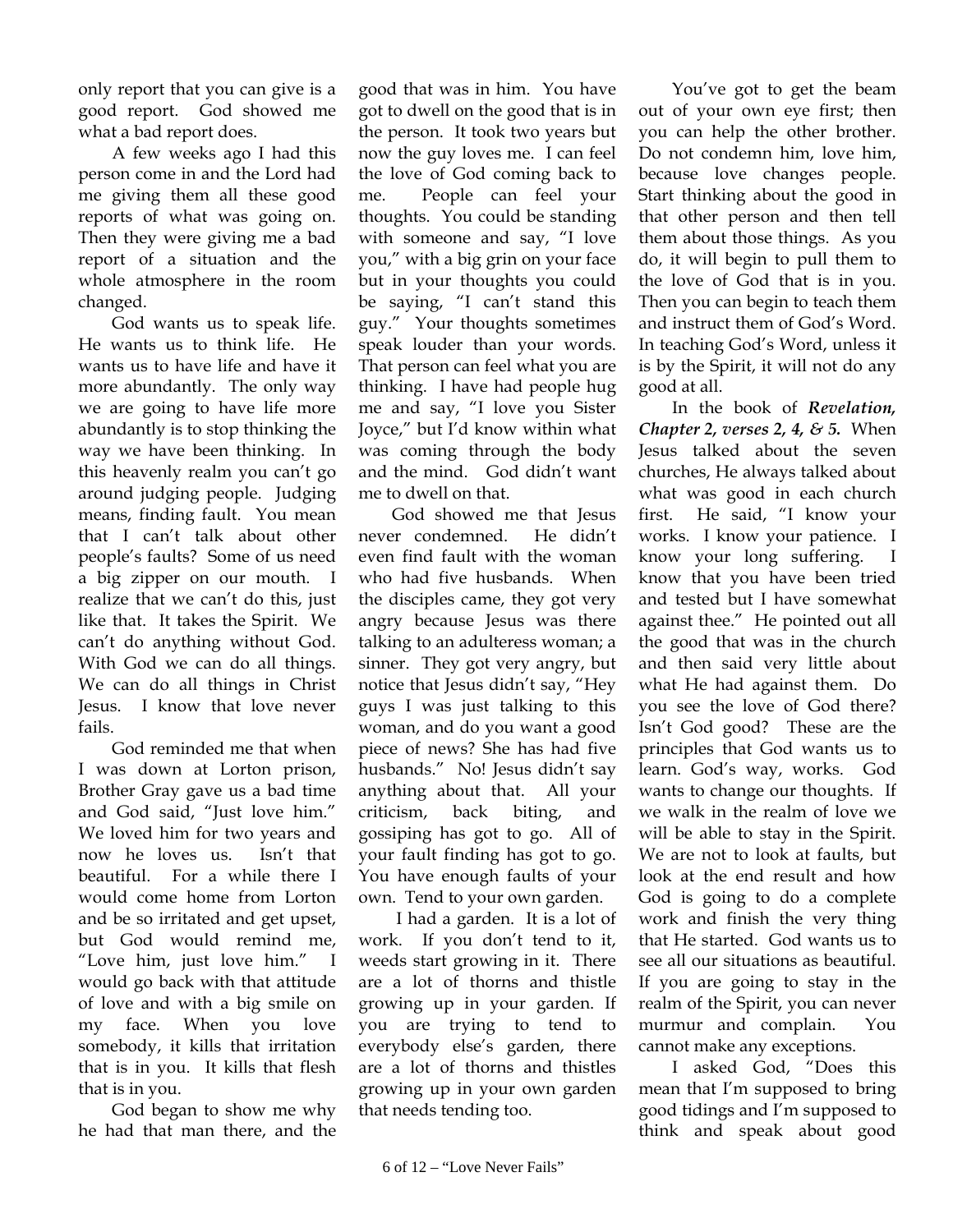things and I'm supposed to give a good report? When someone comes along and gives me a bad report, how do I handle that?" God said, "Change the subject and get that person totally off the track of what they were saying. They will forget about the bad report." God wants us to speak good things.

*"How beautiful upon the mountain are the feet of him that brings good tidings and publishes peace." Isa 52:7.* If we are going to stay in the spirit then we have got to make up our mind that you can't complain ever again. How many want the power of God? Have you ever seen a balloon deflate? That is what happens when you complain and murmur. You just popped your bubble. Murmuring and complaining does not change your situation, it makes it worse. Your situations are beautiful. He is trying to get us to arise in the Spirit where everything is beautiful. The way we can see everything as beautiful is with an attitude of praise, worship, and thanksgiving. God wants us to turn that complaint into thanksgiving, because the Word says, *"In everything give thanks for this is the will of God."* Remember those who went up to the Mount of Transfiguration? Faith, Hope and Love. If you are murmuring and complaining you are not believing God. If someone does something to you and you tell God and complain about it, God is not going to listen to you. If you want to have a greater power in God, then from this day forward, you can't complain.

People have said, "Sister Joyce, you just don't know my

situation. If you knew my situation you wouldn't be saying those things." I have had some beauties myself and I wish I knew then what I know now, because I could have been saying they were beautiful. Now I look back and all my situations were beautiful and working to my good. I was crying and wasted all that strength and energy when it didn't have to be that way. It was working death in my body instead of life. If I had seen the situations as beautiful I would have been happy. Laughing and happiness are medicine to your body, but getting depressed, that isn't. When you are in that state of depression, death is working in every member of your body. We are supposed to think upon these things.

Do you mean I can't think on the bad things anymore? Yes! You have to cross them out. Well, how do you do that? Remember the scripture, *Gen 6::2,* **"T***hat the sons of God saw the daughters of men that they were fair; and they took them wives of all which they chose."* That meant that they went into the soulish realm and they lived in the five senses. Everything they saw was bad. They constantly had evil in their mind. We think to have evil in the mind is to think ugly thoughts. But worry is evil. Unbelief is evil. Complaining is evil. Finding fault is evil. Anything that is not of God's Word, is evil.

 God said, *"I am going to destroy all flesh."* He brought floods of water to cover the earth in order to destroy the flesh. God is destroying our thoughts by the Word and the Spirit. As we sit week after week, He is saturating

our mind with the Word and the Spirit. He is washing our mind and changing our thoughts, attitudes, and the way we used to look at things. He is changing our mind to see as God sees. "*God sees darkness and light the same. "* We may see it bad, but God doesn't see it as bad.

 Remember that the Lord was angry with those in Noah's time, because they had every imagination and evil thought, and that is what we have had. *II Cor. 10:4-6* says, "*the weapons of our warfare are not carnal but mighty through God to the pulling down of the strongholds. Casting down imaginations and every high thing that exalts itself against the knowledge of God bringing into captivity every thought to the obedience of Christ and having a readiness to judge all disobedience when your obedience is fulfilled".*

 You can do all things in Christ Jesus. Nothing is impossible with God. Anything that bring us out of the Spirit and where we have no peace and are irritated, has come about because of the thoughts that we have. We lose our peace when we start looking at our circumstances the wrong way, looking at people the wrong way, looking at situations with the wrong attitude. The way we cast down the imagination and bring that thought into captivity is by replacing that thought with a good thought. We replace that thought with the Word of God.

If you begin to look at a persons' faults and the bad in them, you will start to get upset, irritated, and even depressed. You should know immediately that anything that causes it, is not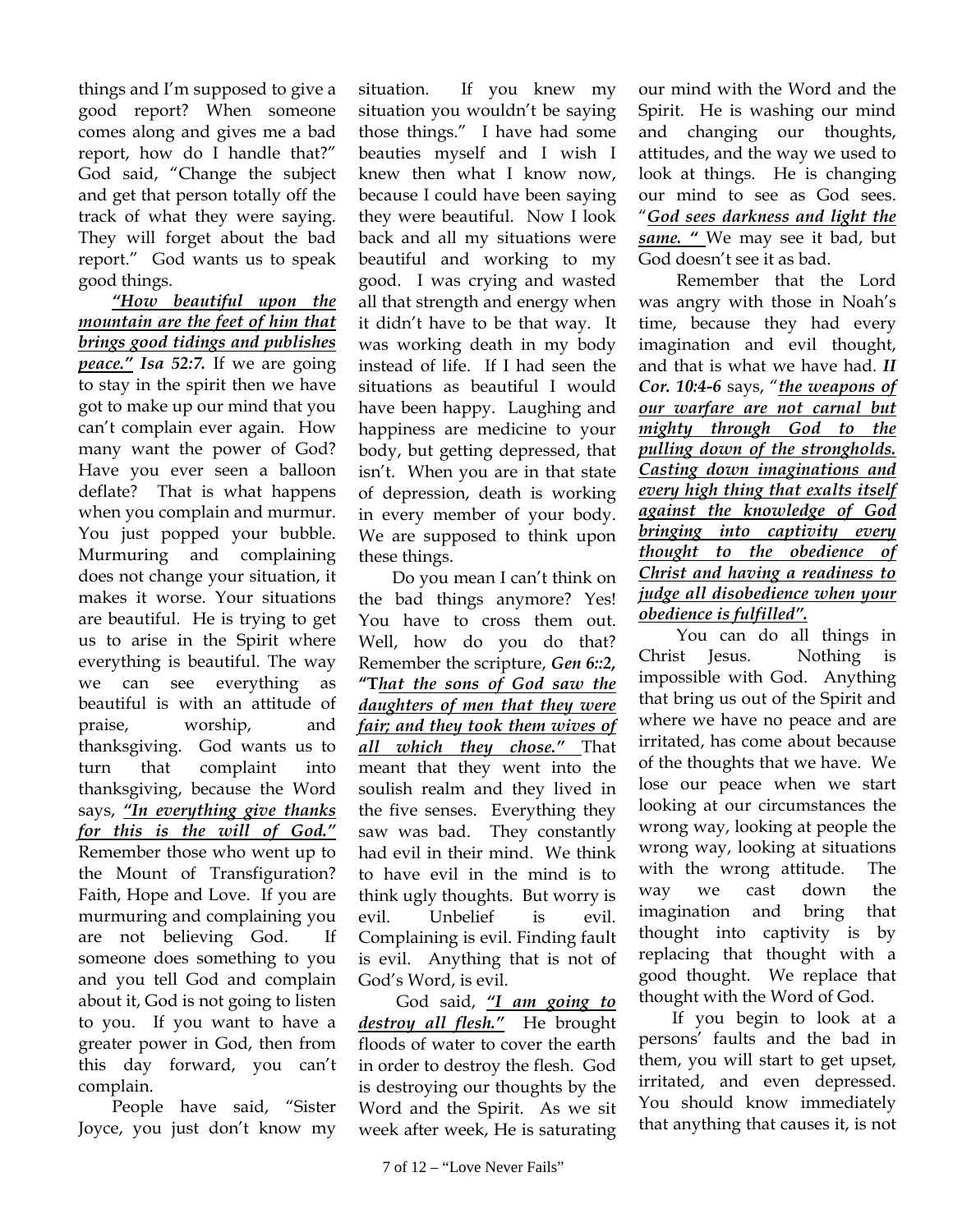coming from God. We get so upset over things that don't upset God at all. As soon as we get in that state of depression etc. We know that we have done wrong. We have to check our thoughts. What am I thinking about that person? Start picking out some good things. There is some good in everyone. Remember what God said He would do for each of us. Look at the end result of that individual. It doesn't matter how many years it takes. Sometimes it takes a long time to see a change. Love suffers long, and never fails.

 I used to think, "I have loved for a long time and haven't seen a change yet." There is no time in God. He sees the end result. If it took a hundred years, God would still always see the end results. That is what I have to keep looking at. Looking at the end result of things and not at what is going on now. I know this is heavy but it is true.

Now to get back to the principle of the play I had mentioned earlier. . Because the man kept saying the woman was beautiful, and a virgin and he kept a good frame of mind, the others got mad. Love torments and upsets the apple cart, and by not giving up you will see a change. If you keep your eyes on Jesus and quit looking at what people are doing, you will not lose your patience and you won't get upset, because God is in control.

The others told the man to look in the mirror of reality. In other words, "Take your eyes out of the spirit realm and look at the circumstances, look at reality. "She is an adulteress." When he began to look in the mirror of reality he began to sink into a

spiritual death. That is exactly what happens to us when we come out of the realm of love. When we look at the circumstances we begin to spiritually die.

She ran to him and held his hand, and said " I am a virgin. I believe what you said. She ministered to him and brought life to him. He began to overcome. "*Love covers a multitude of sins."* 

 I think of Noah. *Gen 9*:23. The one son ran and told them what Noah was doing, but the other two sons covered him up. God wants us to begin to think as He thinks, talk as he talks, live as He lives. The only way you can do this is to let God renew your mind, in changing your attitude, thoughts and reactions toward people. It works. Look at *Matthew 22:37.* "*Jesus said unto him, Thou shalt love the Lord thy God with all thy heart, and with all thy soul, and with all thy mind."* (God is looking for a people who will have a heart after Him). When your soul is married to the Spirit there is a marriage, a union, and a love affair. You are not married to the five-sense realm. When your soul is married to the Word and the Spirit, no matter what you see, no matter what is going on around you, you are going to stand on God's Word. You will say, "This is what God's Word says, so this is what I believe and am going to say." Your soul begins to be married to the Spirit. The scripture says, *"To love God with all of thy mind."* How do we love God with all of our mind? You love God with every part of your mind by thinking the way He thinks and what He teaches.

When you complain and murmur then you are not loving God. When you murmur and are thinking bad about people you are not loving God. Loving God with all of your mind is being in Kingdom thinking, which is what God thinks. It is a new way of living. A new way of doing things. It is a whole brand new life and you don't learn it overnight. It is gradual. God works it in to you. It is line upon line, teaching you a little here and a little there and you begin to put it into practice.

 The second commandment is, *"Thou shall love thy neighbor as thyself."* God was showing me who your neighbor is. I hope I can get this across to you. Your neighbor is anybody who is next to you. That means even a person who is not saved.

To love your neighbor as yourself means to love your neighbor as being part of you, because everybody in the whole entire world came out of God. Every human being came out of God so they are a part of you. Every human being in the entire earth makes one man in the world. Love them as you love yourself. Do things for them as God directs, and as you would have them do for you. The principle that the Lord was teaching me was simple and clear.

 One week I was going to the store and I began to come to the realization that every person in that store was a part of me. He is the head and we are the body. Everybody is a member or a part of that body. When you see that individual you do for them as you would have them do for you. The principle that I want to get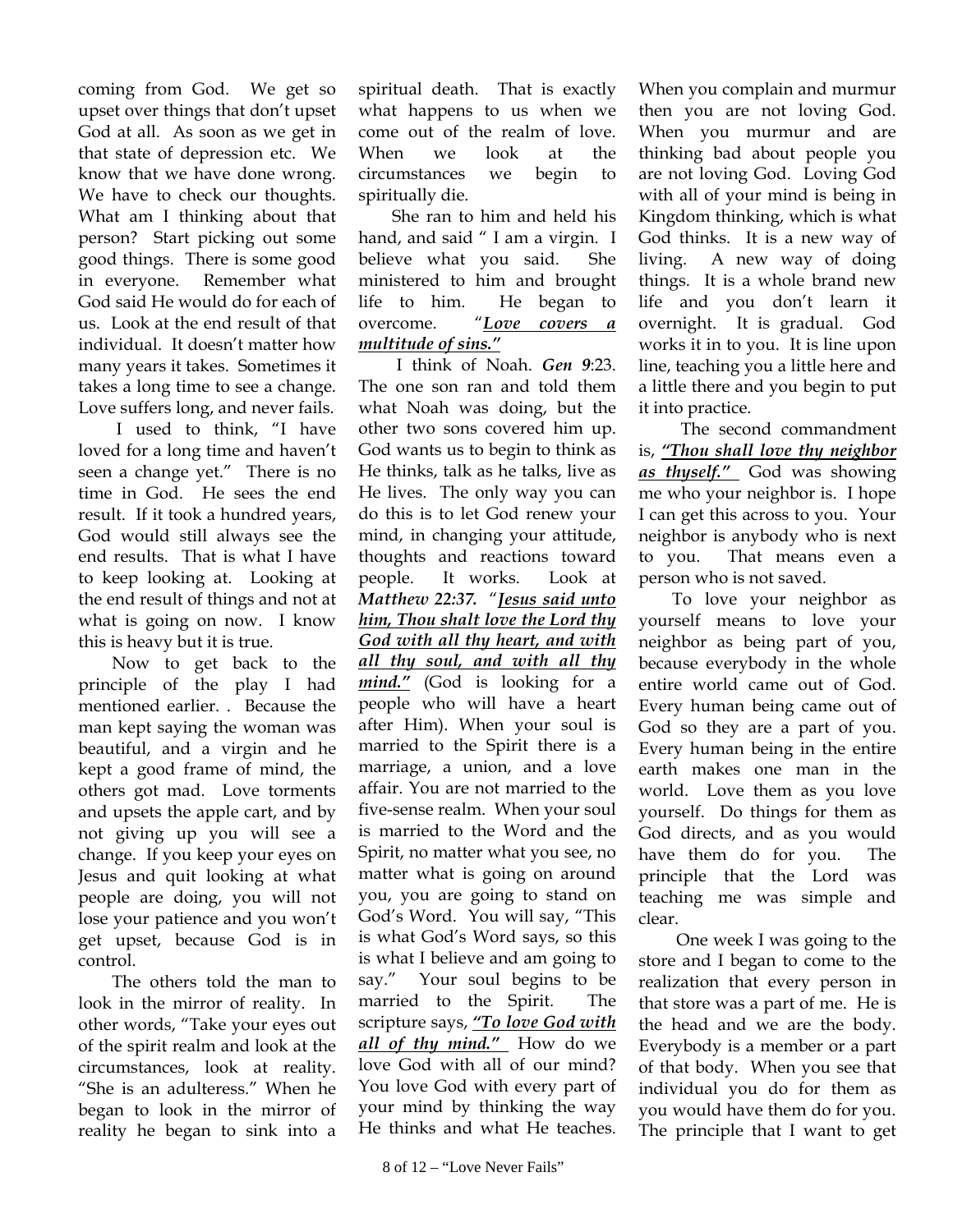across to you is that when I came to the realization that every person was part of me, when you go out (maybe into a store) you are aware of others around you. I was in a store and a woman was there with two little ones. One baby was crying and the other was taking things out of the cart. I thought if I were in that situation what would I want someone to do for me? I would want someone to come and help me and not to just stand there and look. Generally we just stand there and look but God moved me over there to help that woman. She was so thankful. She said God bless you and have a wonderful day. They can feel the vibrations of the love of God coming out of you toward them and God only knows how that will affect them down the road. You don't know what God does. The very thing you do for someone else, you are doing it for Jesus.

 Jesus gave this example—He said," *when I was sick you came to see me, when I was in prison you visited me, when I was naked you clothed me. They said, But Lord where were you? He answered, when you did it for the least you have done it to Me."*

 We limit ourselves. We think because they are adulterers, or thieves or slanderers, or in other such things, that we should not do anything for them. They are part of the body of Christ. All day the Lord was showing me people with needs. One person couldn't get their groceries in the car so we went over and helped them. They look at you like you are crazy. A total stranger comes and helps. I am not trying to give myself any credit, I just want you

to see what is happening. Whatever you sow you reap and whatever you are doing to that person, you are literally doing it through, and to the Christ. Then it comes back to you. All day God was allowing people who had needs to come our way, and we would just go and help.

One guy was working and his hands were freezing. I offered to go and buy him some gloves, he couldn't believe a total stranger would want to buy him a pair of gloves. They try to figure you out because they see something they don't understand. Every time you are doing something for another human being you are doing it to the body of Christ. When you are doing it to the body, then it returns, not only to the body, but it returns to the Head also. Every kind thing that you do to another individual it is literally affecting Jesus Christ Himself, because He is the Head, you are the body, and anything that happens in the body eventually goes to the Head. Every time you think good things about people, Jesus knows because it affects Him.

 At the end of the day everything that the Lord had me do for those people had made me late. This woman, a man and a little boy were ahead of me. The woman saw me and I could feel nothing but love coming out of her. She was a total stranger, but she ran over and told two people to get out of my way. I got to the counter and a man with a lot of groceries saw that I had only one item, and he said, "You go ahead of me." God began to show me that what you have done to my people, I am returning it to you. When you have the mind of

Christ and you take the time, just look what happens.

 What does it mean to have the mind of Christ? Let's go to *Phil 2:4*, "*Look not every man on his own things, but every man also on the things of others. 5, Let this mind be in you, which was also in Christ Jesus. "* When we begin to look on the needs of others, we begin to lose sight of our own needs. We begin to help others and God turns right around and ministers to us. That is the principle of the Kingdom of God. We are not to worry about our needs, but we have our mind on and concern for others. God turns it right around and he helps you. When we walk in the realm of love, and in this way of thinking, that is when the Kingdom will be established in the earth. The Kingdom of God is established in the earth through the mind of Christ.

 How did hatred and murder happen? It had to start in a thought in the mind first. Whatever is created in the mind is manifested in the body. When we have bad thoughts in our mind we are causing that to strengthen the force of evil. When we think good things then it is establishing the Kingdom in the earth. God wants us to establish His Kingdom in the earth. God looks at things in a different way than we do.

I would like to share this with you. There was a man in New Jersey and he was sharing that God was telling him not to look at evil, and that love thinketh no evil. God was teaching him to walk in the realm of love. So one day he came home and found his garage door was open. He heard someone in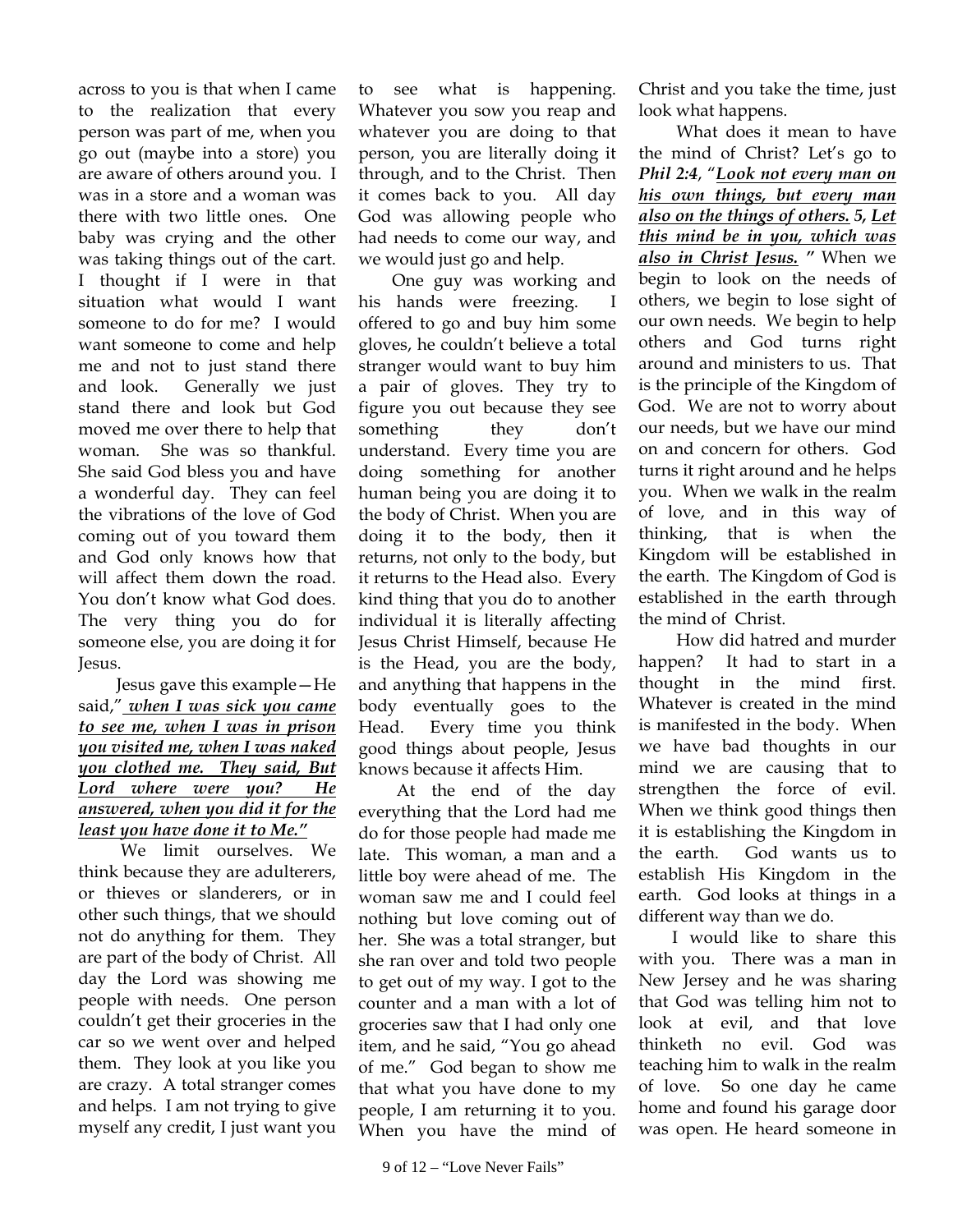the garage and he knew a thief was in there trying to steal something. God quickened his mind and told him to walk in the realm of love. God said, "See this man as I see him," and he began to see the man in the realm of love. He walked in and he didn't say, "What do you think you are doing?" He went in and said, "Can I help you? Is there anything I can do for you? Is there anything you need?" Well that blew that thief's mind and he got so confused he forgot what he was doing. The man just walked the guy out of the garage and talked to him like he was just a normal human being. He walked the guy down the street to his car, then left him and went back home. God said again, "I am going to teach you to walk in the realm of love and not look at evil." One day this same man was at home and a young man came and told him that a neighbor's house was being robbed. There was a guy taking a stereo out of the neighbor's window. He was climbing in and out of the window, hauling things out of the house. "We have to do something. He is robbing this man's house." He forgot the lesson that God had taught him and he got irritated. He got angry and said, "I'm going over there and tell that guy off. What does he think he is doing?" He confronted the guy, then instantly he saw the guy reach in his jacket and getting ready to pull out a gun. God quickened in his mind that he was not walking in the realm of love. As soon as he heard the Lord's voice he immediately changed his thoughts and said, "God bless you brother how are

you doing today?" The guy pulled his hand out of his jacket and reached out to shake his hand. He must have been wondering what was going on. He began to explain that they were there cleaning gutters. So the guy came over and watched what they were doing. They talked and the guy finished the work and left. After the man left, he proceeded to call the police so that he wouldn't do these things to others. God was teaching him that when you react to evil you give it strength. How do you over come evil? You overcome it with good, not with bad. He literally overcame that evil because he walked in the love and goodness of the Lord.

 God showed us a long time ago that when we had gone down to minister at Lorton prison, not to notice the lust. He said, "Don't ever see that because if you do then that lust will manifest itself." We asked the Lord to help us to see them as He sees them.

We just see an individual whom God has forgiven and doesn't condemn him. When we did that, we didn't give the lust in them any strength. God knows where they are, but His love changes people.

We have been eating of the tree of good and evil. God wants us to eat of the Tree of Life. As we make up our minds that we want to walk as one with God then we have got to think as He thinks. The only way that can happen is He will bring circumstances our way for us to put His Word into practice.

I'll share with you how I have been doing it. You get up in the morning with the attitude

that this is the day that the Lord has made and I will be glad and rejoice in it. *Ps 118:24.* No matter what comes your way, you have an attitude of praise and thanksgiving. As your thoughts change, so will your circumstances. Your enemies can't hurt you at all. It is just your reaction toward your enemies that can hurt you. How you react is what can hurt you. Jesus called His enemy a friend.

 Every situation that you find yourself in is to push you deeper in God, into the realm of the Spirit. He is training and teaching us to walk in the realm of love. If love thinketh no evil, then that means I cannot think anything bad about another person. Doesn't that hurt the flesh? I am not saying that you will not think things at times. But if you continue to have those thoughts then it will begin to affect you. Pray and give it to God, then leave it there.

 Get up in the morning with an attitude of praise and thanksgiving, then fellowship with God. Go through the day allowing God to bring circumstances your way to teach you to stay in the Spirit. Then when you come out of the Spirit and you have anxiety, ask God, "What are my thoughts that brought me into that realm that is not like you? What am I thinking that has made me feel this way?"

God began to show us that as we begin to think life, on good things, and a good report, what is happening is that your thinking is going to affect your body and your body will become healthier. When you think on death it flows to the members of your body. When you think life it flows into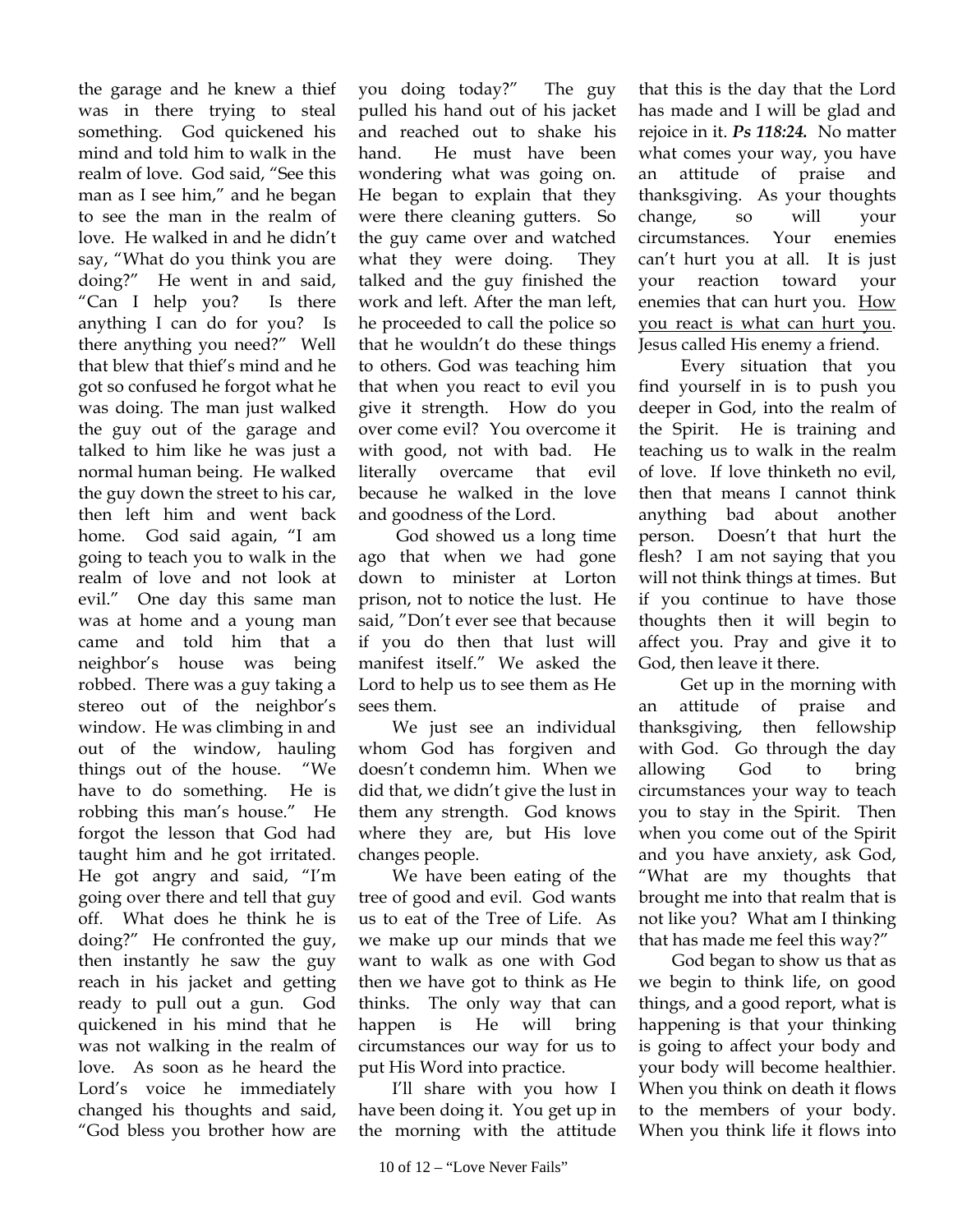the members of your body. Love thinks no evil.

*1 Cor 13:4.* "*Love suffereth long, and is kind; love envieth not; love vaunteth not itself, is not puffed up Love suffers long."* If you feel bad because you have suffered for a long time, stop and think of how long He has suffered. He has waited so long for us to get our act together. "*Love suffers long and it is kind."* That means that you have to bless your enemies. In order to bless your enemies you can never say anything bad about them. You have to bless them with your words because even your enemies have something good about them.

*"Love is kind"* and that means you are to have kind words even for your enemies. We have all been there. We have all told what our enemies have done to us. God has really been working on me and I have a desire to walk in a greater realm than what I am in now. I am not satisfied with where I am at. I know that God wants us in this realm of love. Walking in the realm of love, is the greater power that will set all creation free.

 We are called to minister as Jesus. He sends us into this world as He was sent. He told us to remit the sins, not to retain them. In *John 20:21-23*, *Then said Jesus to them again, Peace be unto you: as my Father hath sent me, even so send I you. 22, And when he had said this, he breathed on them, and saith unto them, Receive ye the Holy Ghost: 23, Whose soever sins ye remit, they are remitted unto them; and whose soever sins ye retain, they are retained.* Remit means: to

forgive, to pardon, not guilty, to free someone from prison, to remit a debt. So we are to go and remit the sins of the people, not to retain them. We can do that because Jesus has pardoned them. Jesus has paid the debt. So love is kind. That means that we have to learn to be kind to say kind things. Back to *1 Cor. 13*.

*"Love suffers long. It is kind. It envieth not."* If you see God blessing someone more than He is you, then you have not had God's love perfected in you yet. *"Love envieth not,"* Envy causes death to work in the members of your body. It cannot bring life. This true love doesn't go around boasting about itself. It gives God the glory and is not puffed up. *"It does not behave itself unseemly, seeketh not its own. Not easily provoked."* If you get provoked, you have lost your cool. You are not in the love of God.

You have to let God work this love in you. God works it in you by bringing some enemies along your way. He will bring people along that you don't like, or people who irritate you. They are just irritating that part in you that is not love. He will use your family, your mate, your children, or the people you work with.

"*Love thinketh no evil.*" So when we think of others faults, irritation starts working in you. God says pray for them but don't continue to think about it. "*Rejoice in the truth and love beareth all things. It believeth all things, hopeth and endureth all things. Love never fails. "* Maybe you have loved someone for many years and nothing has happened yet. You say, "Love is not working. I just don't see it"

There are two sides of God's love. There is a corrective side. There are times when God will use you to correct an individual but not until you have shown the love of God so that they can be willing to listen to you. If they don't see the love of God in you, they are not going to listen to you. If you have loved the individual for a long time and have endured a lot of things, the day will come when they are going to listen to some instructions. People will not listen to the Word unless it is God's time. As we wait on God's time then we will be able to teach them the right way to live.

*Isa 2:3, "And many people shall go and say, Come ye, and let us go up to the mountain of the LORD, to the house of the God of Jacob; and he will teach us of his ways, and we will walk in his paths: for out of Zion shall go forth the law, and the word of the LORD from Jerusalem."*

 The Word says let us go up to Zion and learn the ways of the Lord. The time is coming that when you begin to see as God sees, you will not have to tell people to come to Mount Zion. They will say, *"Let us go up to Zion."* You don't have to say you have to learn the ways of God. You're not going to make it. The time is coming when they see people in Zion that are walking in the Spirit. They are going to say, "Let us go up to Zion and learn the ways of our God." They will come running to you. "How come you are happy all the time? How come you are full of love no matter what I do to you? What is the secret? How come you are never upset or never depressed?" Then you can begin to teach them the ways of God.